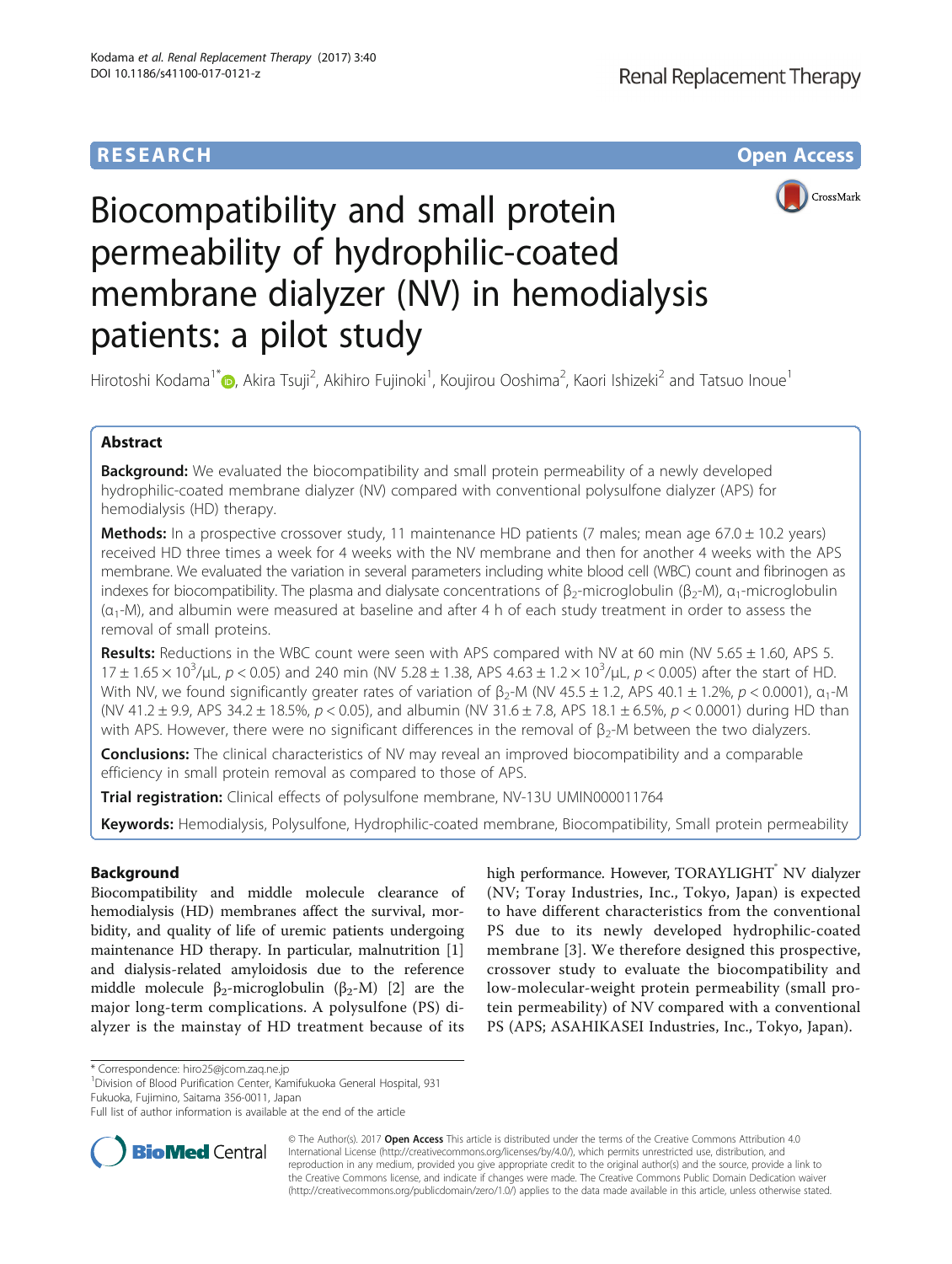<span id="page-1-0"></span>

# Methods

Eleven maintenance HD patients (7 males; mean age  $67.0 \pm 10.2$  years) on regular thrice-weekly HD treatment for 4 h were enrolled in the study after they had given their written informed consent. The underlying renal diseases were diabetes mellitus  $(N = 3)$ , glomerulonephritis ( $N = 2$ ), and unknown ( $N = 6$ ). The mean duration of dialysis treatment was  $48.6 \pm 45.0$  (range 15 to 258) months. All of the patients underwent 12 consecutive HD treatments with NV-13U  $(1.3 \text{ m}^2)$  and then switched with APS-13SA  $(1.3 \text{ m}^2)$  as a control after a 2-week wash-out period.

### Laboratory measurements

The platelet (PLT) count, white blood cell (WBC) count, and hematocrit (Hct) were measured at the beginning of dialysis and after 30, 60, and 240 min. To adjust for differences in the cell counts at the beginning of dialysis, we calculated the change ratio at each point using the following formula (1):

Change ratio X min =  $100 + 100 \times \{(\text{Cell count} \times \text{min})/(\text{Cell count 0 min})\}$  $(Cell count 0 min) -1$ }

Cell count 0 min : Cell count at the beginning of dialysis

Cell count X min : Cell count after X minutes from the beginning of dialysis

 $(1)$ 

We measured the urea nitrogen, serum creatinine, inorganic phosphorus, single-pool Kt/V [\[4\]](#page-4-0), and hemoglobin levels; the removal rate of  $β_2$ -M; and the rate of variation of β<sub>2</sub>-M, α<sub>1</sub>-microglobulin (α<sub>1</sub>-M), and albumin. We also measured the levels of platelet factor-4 (PF-4), βthromboglobulin (β-TG), fibrinogen/fibrin degradation products (FDP), D-dimer, and fibrinogen (FIB).

Dialysate samples were collected at the final two dialysis sessions at a speed of 1.0 L/h using a fixed-quantity pump from the dialysate discharge line for 0–60, 60–180, and 180–240 min after the start of HD. On the assumption that each value measured before dialysis was 100%, the results were evaluated for variability.

This study was conducted in accordance with the guidelines of the Declaration of Helsinki and approved by the ethics committees of Kamifukuoka General Hospital and National Defense Medical College Hospital.

#### Statistical analyses

The continuous values of variables are expressed as the mean ± standard deviation or as the median (25th, 75th percentile). The comparative  $p$  values for continuous variables were calculated by an analysis of variance (ANOVA). All of the statistical analyses were carried out using the JMP Pro Version 11.2.0 software program (SAS Institute, Cary, NC, USA), setting the significance level at a  $p$  value of less than 0.05.

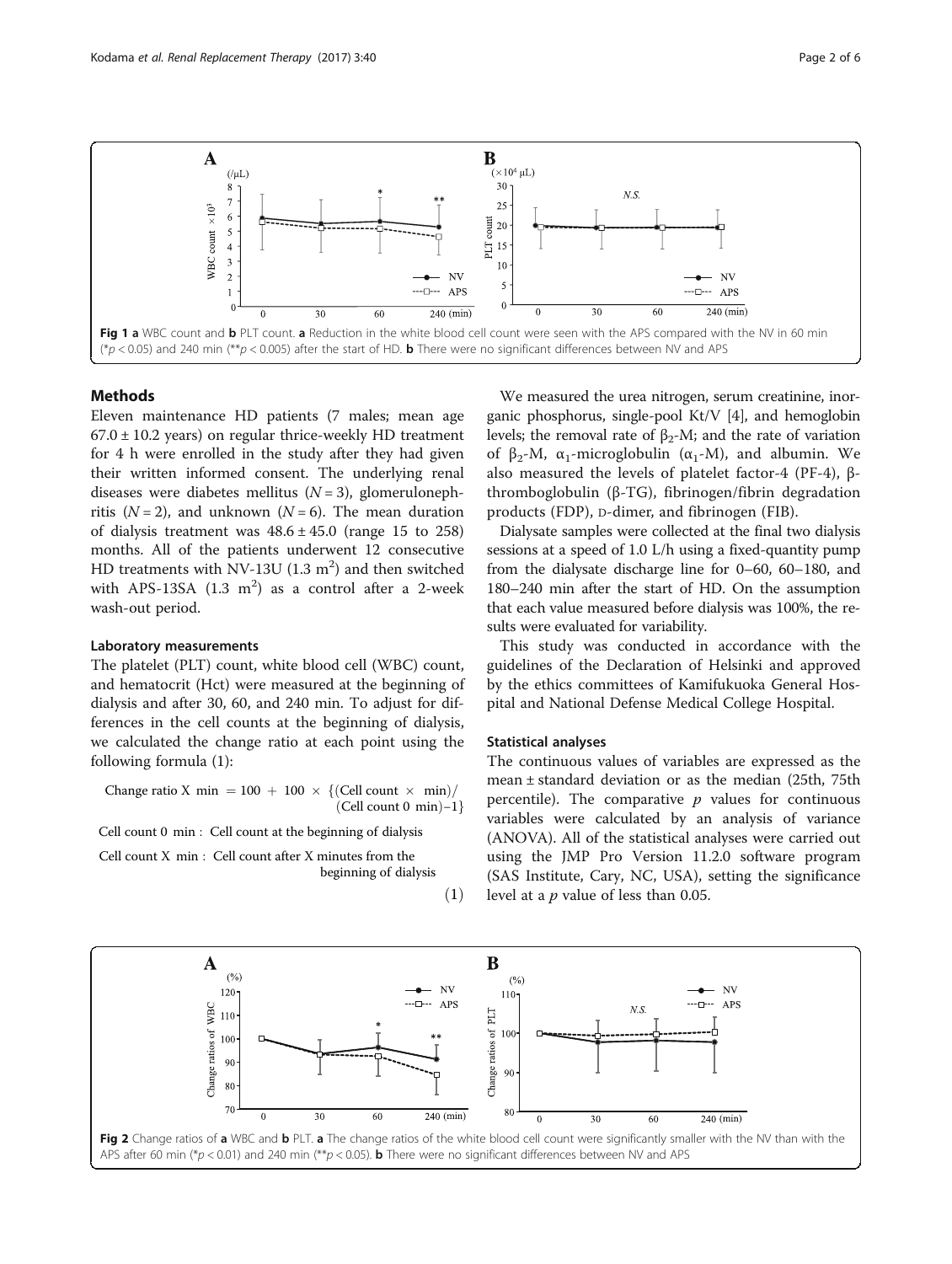|                         |            | $0 \text{ (min)}$ | 30 (min)        | 60 (min)       | 240 (min)      |
|-------------------------|------------|-------------------|-----------------|----------------|----------------|
| Hct (%)                 | <b>NV</b>  | $32.2 \pm 2.4$    | $31.4 \pm 2.7$  | $32.1 \pm 2.6$ | $34.9 \pm 3.3$ |
|                         | <b>APS</b> | $32.0 \pm 2.4$    | $30.9 \pm 2.3$  | $31.5 \pm 2.3$ | $34.4 \pm 2.8$ |
| $PF-4$ (ng/mL)          | <b>NV</b>  | $7.45 \pm 7.09$   | $29.2 \pm 13.5$ | $16.9 \pm 8.1$ | $12.3 \pm 7.4$ |
|                         | <b>APS</b> | $6.77 \pm 3.69$   | $32.3 \pm 21.5$ | $17.3 \pm 6.9$ | $12.1 \pm 5.8$ |
| $\beta$ -TG (ng/mL)     | <b>NV</b>  | $146 \pm 41$      | $128 \pm 42$    | $118 \pm 36$   | $104 \pm 39$   |
|                         | <b>APS</b> | $135 \pm 33$      | $125 \pm 40$    | $119 \pm 36$   | $101 \pm 30$   |
| $FDP$ ( $\mu$ g/mL)     | <b>NV</b>  | 2.0(2.0, 2.0)     | 2.0(2.0, 2.0)   | 2.0(2.0, 2.0)  | 2.0(2.0, 3.0)  |
|                         | <b>APS</b> | 2.0(2.0, 2.0)     | 2.0(2.0, 2.0)   | 2.0(2.0, 3.0)  | 2.0(2.0, 2.0)  |
| D-dimer (µg/mL)         | <b>NV</b>  | 0.4(0.2, 0.5)     | 0.3(0.2, 0.5)   | 0.3(0.2, 0.5)  | 0.4(0.2, 0.5)  |
|                         | <b>APS</b> | 0.4(0.4, 0.5)     | 0.3(0.2, 0.5)   | 0.3(0.2, 0.5)  | 0.3(0.2, 0.5)  |
| Change ratio of FIB (%) | <b>NV</b>  |                   | $98.6 \pm 2.8$  | $102 \pm 3$    | $117 \pm 8$    |
|                         | <b>APS</b> |                   | $97.8 \pm 3.3$  | $101 \pm 4$    | $116 \pm 11$   |

Table 1 Clinical parameters of Hct, PF-4, β-TG, FDP, D-dimer, and change ratio of FIB

FDP and D-dimer are expressed as medians with 25th–75th percentiles

Hct hematocrit, PF-4 platelet factor-4, β-TG thromboglobulin, FDP fibrinogen/fibrin degradation products, FIB fibrinogen

# Results

# Biocompatibility

Reductions in the WBC count were seen with APS compared with NV at 60 min (NV  $5.65 \pm 1.60$ , APS  $5.17 \pm$  $1.65 \times 10^3/\mu L$ ,  $p < 0.05$ ) and 240 min (NV 5.28 ± 1.38, APS  $4.63 \pm 1.20 \times 10^3/\mu L$ ,  $p < 0.005$ ) after the start of HD (Fig. [1](#page-1-0)). The PLT count was not markedly different between the two dialyzers. The change ratios of the WBC count were significantly smaller with NV than with APS after 60 min (NV 96.3 ± 2.3, APS 92.5 ± 7.5%,  $p < 0.01$ ) and 240 min (NV 91.3 ± 2.3, APS 84.6 ± 11.3%,  $p < 0.05$ ) (Fig. [2](#page-1-0)).

No significant differences were seen in the levels of Hct, PF-4, β-TG, FDP, or D-dimer or in the change ratio of FIB between NV and APS (Table 1). There were also no significant differences in the urea nitrogen, creatinine, inorganic phosphorus, single-pool Kt/V, or hemoglobin values between the two dialyzers (Table 2).

## Small protein permeability

The intradialytic removal of  $\alpha_1$ -M was greater with NV than with APS in the first hour (NV  $15.7 \pm 4.0$ , APS  $10.7 \pm 3.0$  mg,  $p < 0.001$ ) and last hour (NV 6.47  $\pm 2.35$ , APS  $3.23 \pm 0.74$  mg,  $p < 0.001$ ) as well as over the total HD session (NV 32.0  $\pm$  11.3, APS 17.7  $\pm$  6.3 mg, p < 0.0001)

|  |  |  | Table 2 Clinical parameters |
|--|--|--|-----------------------------|
|--|--|--|-----------------------------|

|                       | <b>NV</b>       | <b>APS</b>     |      |
|-----------------------|-----------------|----------------|------|
| Urea nitrogen (mg/dL) | $61.1 + 13.8$   | $62.1 + 11.7$  | N.S. |
| Creatinine (mg/dL)    | $9.98 + 2.39$   | $9.87 + 2.23$  | N.S. |
| Phosphorus (mg/dL)    | $4.84 + 1.31$   | $4.95 + 1.25$  | N.S. |
| Single-poor Kt/V      | $1.55 \pm 0.22$ | $1.63 + 0.21$  | N.S. |
| Hemoglobin (g/dL)     | $10.5 \pm 0.9$  | $10.3 \pm 0.7$ | N.S. |
| $\cdots$              |                 |                |      |

N.S. not significant

(Fig. [3\)](#page-3-0). In addition, the removal of albumin was greater with NV than with APS in the first hour (NV  $340 \pm 125$ , APS  $198 \pm 59$  mg,  $p < 0.001$ ) and last hour (NV  $109 \pm 46$ , APS  $32.0 \pm 3.8$  mg,  $p < 0.001$ ) as well as over the total HD session (NV 693 ± 283, APS 249 ± 90 mg,  $p < 0.001$ ) (Fig. [4](#page-3-0)). There were no significant differences in the removal of  $\beta_2$ -M between the two dialyzers (Fig. [5](#page-4-0)). However, the rates of variation during HD were greater with NV than with APS for  $\beta_2$ -M (NV 45.5 ± 1.2, APS 40.1 ± 1.2%, p < 0.001),  $\alpha_1$ -M (NV 41.2 ± 9.9, APS 34.2 ± 18.5%,  $p < 0.05$ ), and albumin (NV 31.6  $\pm$  7.8, APS 18.1  $\pm$  6.5%,  $p$  < 0.001).

# **Discussion**

The PS membrane has shown a very good biocompatibility due to its superior removal performance for small-molecule proteins such as  $\beta_2$ -M, high clearance of small-molecule solutes such as urea and creatinine [[5](#page-4-0)], and low rate of complications such as leukopenia or disorders associated with the complement system [[6\]](#page-4-0). Therefore, the PS membrane is widely used for HD treatment in Japan [[7\]](#page-4-0). The NV membrane was developed as an alternative to PS. With NV, the mobility of water adjacent to the membrane surface is enhanced using a new hydrophilic polymer to reform the membrane surface. NV has antithrombotic activity and less platelet and leukocyte activation than PS, as well as the ability to sufficiently remove small solutes and lowmolecular-weight proteins [\[3](#page-4-0)]. Further, NV induces less interleukin-6 activity, which may reduce the risk of erythropoiesis-stimulating agent hyporesponsiveness [[8](#page-4-0)]. In this study, we evaluated the biocompatibility and protein permeability of NV compared with those of APS as a conventional PS.

The variation of several parameters such as the WBC, PLT, Hct and levels of PF-4, β-TG, FDP, D-dimer, and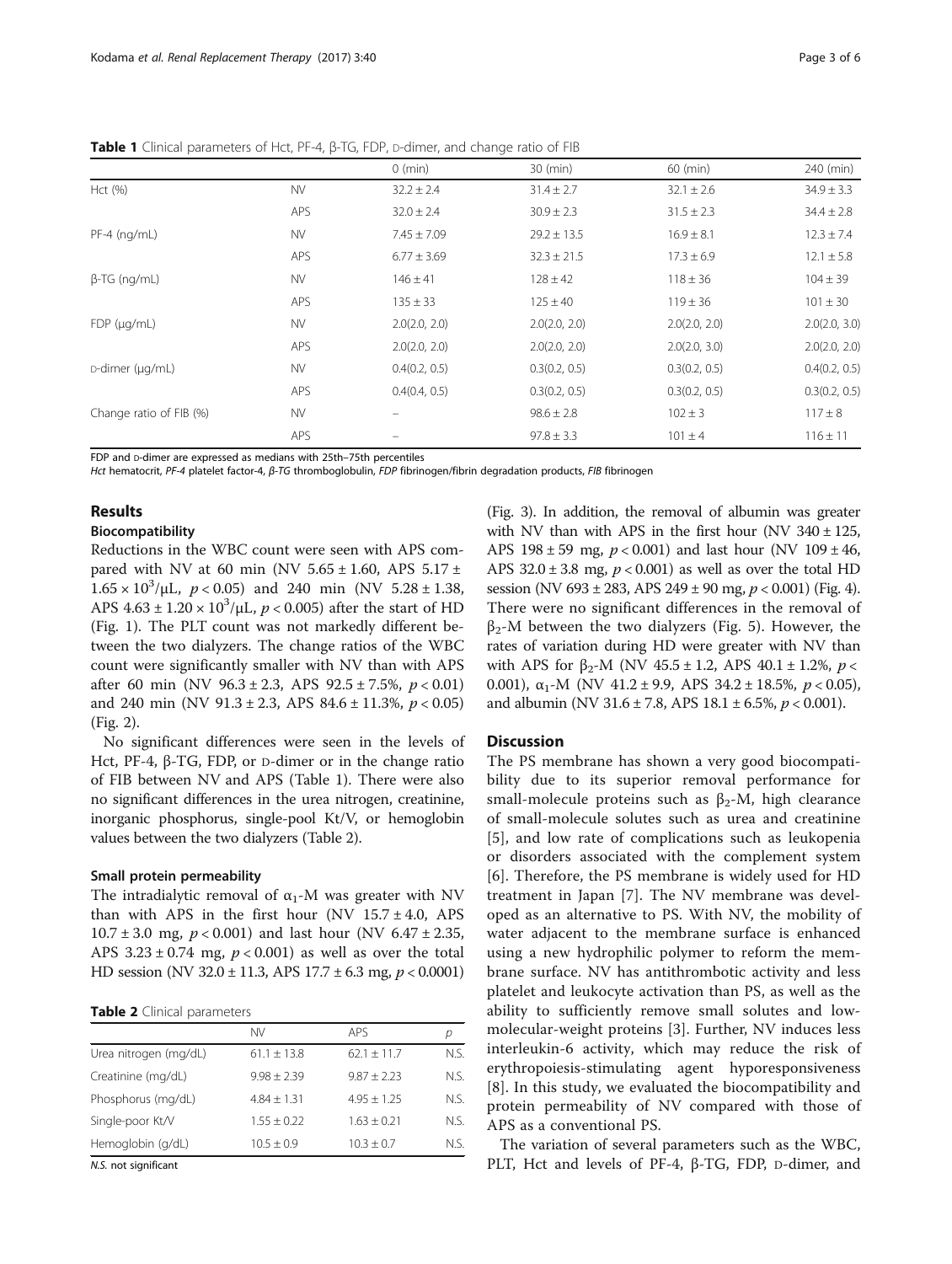<span id="page-3-0"></span>

FIB were compared to evaluate the biocompatibility of NV. PF4 and β-TG are substances contained within platelet α-granules, and changes in platelet PF4 or β-TG levels are useful indicators of platelet degranulation and activation during dialysis [[9\]](#page-5-0). However, there were no significant changes observed in the coagulation factor values with either dialyzer. Although acute leukopenia is known to occur in all patients during the first 30 min of HD treatment [[10\]](#page-5-0), our study showed no reduction in the WBC during dialysis with either dialyzer. The platelet count usually decreases 5 to 15% at 15 to 30 min from the start of HD and recovers to the normal level by the end of the dialysis session [[9, 11\]](#page-5-0). Oshihara [[3\]](#page-4-0) reported that the numbers of platelets adhering to the membrane surface were lower with NV than with the conventional PS (CX) membrane. In our results, the variations in the platelet counts with both membranes were stable, suggesting that both may prevent HD-associated thrombocytopenia.

It is known that WBC adhesion occurs with protein adsorption, and FIB adsorption promotes PLT adhesion on the dialysis membrane surface by blood exposure in HD treatment [[12\]](#page-5-0). Platelet-derived microparticles are released from activated platelets during HD [[13](#page-5-0)]. Although the biocompatibility of PS is generally regarded to be good, there are some reports that the PS dialyzer caused PLT depletion [[14](#page-5-0), [15\]](#page-5-0). On the other hand, the NV membrane has been reported that it not only inhibits the adhesion of blood components such as PLT and FIB but also acts as a highly biocompatible membrane to reduce blood cell stimulation because it is developed as a new hydrophilic polymer membrane [[3](#page-4-0)]. With NV, the reduction rate of the WBC count was inhibited to a greater degree than with APS. However, the change ratio of FIB showed no significant difference between NV and APS. These results suggest that NV improves the biocompatibility compared with APS.

Dialysis-related amyloidosis is a major complication with long-term HD treatment and greatly affects patients' quality of life. The removal of  $\beta_2$ -M is therefore important to avoid this complication. However, there have been no reports of the small protein permeability of NV. We therefore designed this prospective crossover study to evaluate whether or not NV offers any advantages over APS. We found that the intradialytic removal of  $α_1$ -M and albumin but not  $β_2$ -M was significantly greater with NV than with APS. The rates of variation in the  $β_2$ -M and  $α_1$ -M levels during HD with NV were higher than with APS, but the differences were small. These results suggest that the removal performance of  $β_2$ -M with NV and APS should be almost equivalent.

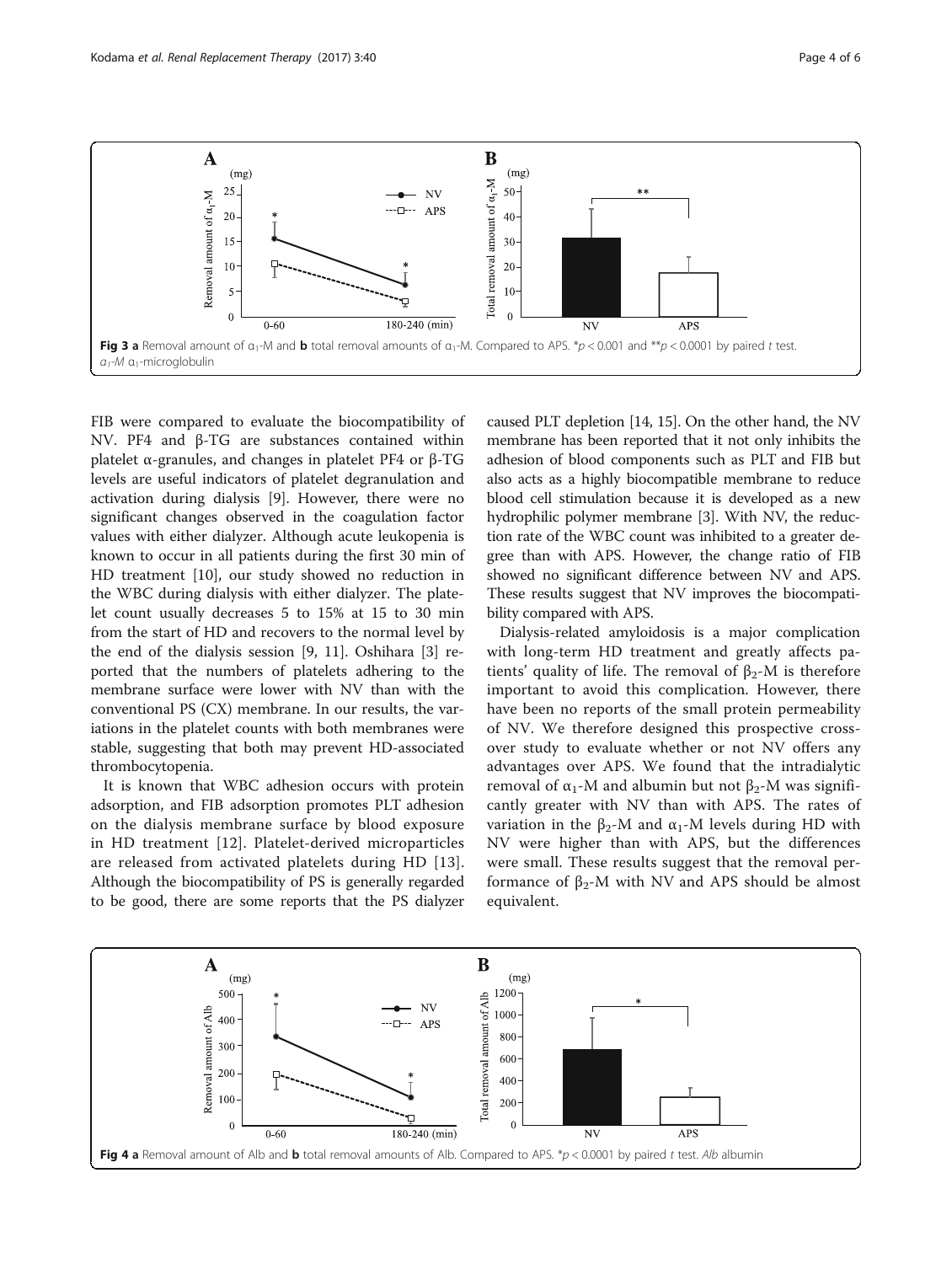<span id="page-4-0"></span>

In addition, since the decrease in the serum albumin may cause low muscle mass [\[16\]](#page-5-0), malnutrition [[17\]](#page-5-0), and mortality risk [[18\]](#page-5-0), it is important to select dialyzers with consideration of the laboratory data. NV removed significantly greater albumin than APS. Therefore, we should be cautious when using the NV membrane in elderly or malnourished patients, although the amount of albumin removed was less than 1 g (NV  $693 \pm 283$ , APS  $249 \pm 90$  mg) in either dialyzer.

Because this was a short-term, prospective, crossover study involving only a few cases, large-scale and long-term future trials are necessary to corroborate our findings.

# Conclusions

We designed this crossover study of the NV and APS membranes to evaluate the biocompatibility and small protein removal ability. The clinical characteristics of NV may reveal an improved biocompatibility and a comparable efficiency in small protein removal as compared to APS.

#### Abbreviations

Alb: Albumin; FDP: Fibrinogen/fibrin degradation products; FIB: Fibrinogen; Hct: Hematocrit; HD: Hemodialysis; PF-4: Platelet factor-4; PLT: Platelet; PS: Polysulfone; WBC: White blood cell; α<sub>1</sub>-M: α<sub>1</sub>-Microglobulin; β2-M: β2-Microglobulin; β-TG: β-Thromboglobulin

#### Acknowledgements

The authors thank all the staff members working at the Division of Blood Purification Center, Kamifukuoka General Hospital and Department of Blood Purification Therapy, National Defense Medical College Hospital.

#### Funding

This study has received research funds from the Foundation for Promotion of Defense Medicine.

#### Availability of data and materials

Data sharing is not applicable to this manuscript.

#### Authors' contributions

HK designed the study, collected the clinical data, analyzed the data, and wrote the manuscript. AT designed the study and wrote the manuscript. AF collected the clinical data. KI, KO, and TI participated in its design and coordination. All authors read and approved the final manuscript.

#### Ethics approval and consent to participate

This study was conducted in accordance with the guidelines of the Declaration of Helsinki and approved by the ethics committees of Kamifukuoka General Hospital (approval number 24-01) and National Defense Medical College Hospital (approval number 939). Written informed consent was obtained from the patients.

#### Consent for publication

We have also obtained the consent to publish from the participant to report the individual patient data.

#### Competing interests

The authors declare that they have no competing interests.

#### Publisher's Note

Springer Nature remains neutral with regard to jurisdictional claims in published maps and institutional affiliations.

#### Author details

<sup>1</sup> Division of Blood Purification Center, Kamifukuoka General Hospital, 931 Fukuoka, Fujimino, Saitama 356-0011, Japan. <sup>2</sup>Department of Blood Purification, National Defense Medical College Hospital, 3-2 Namiki, Tokorozawa, Saitama 359-8513, Japan.

### Received: 8 November 2016 Accepted: 6 July 2017 Published online: 16 October 2017

#### References

- 1. Kalantar-Zadeh K, Kopple JD, Block G, Humphreys MH. A malnutritioninflammation score is correlated with morbidity and mortality in maintenance hemodialysis patients. Am J Kidney Dis. 2001;38:1251–63.
- 2. Gejyo F, Yamada T, Odani S, Nakagawa Y, Arakawa M, Kunitomo T, et al. A new form of amyloid protein associated with chronic hemodialysis was identified as beta 2-microgulobulin. Biophys Res Commun. 1985;129:701–6.
- 3. Oshihara W, Ueno Y, Fujieda H. A new polysulfone membrane dialyzer, NV, with low-founding and antithrombotic properties. Contrib Nephrol. 2017;189:222–9.
- 4. Shinzato T, Nakai S, Fujita Y, Takai I, Morita E, Nakane K, Maeda K. Determination of Kt/V and protein catabolic rate using pre- and postdialysis blood urea nitrogen concentrations. Nephron. 1994;67:280–90.
- 5. Fukuda M, Miyazaki M, Uezumi S, Yoshida M. Design and assessment of the new APS dialyzer (APS-SA series). J Artifs Organs. 2006;9:192–8.
- 6. Yamashita S, Mochizuki A, Nakazaki T, Seita Y, Sawamoto J, Endo F, et al. A new blood compatible and permselective hollow fiber membrane for hemodialysis. ASAIO J. 1996;42(6):1019–26.
- 7. Nakai S, Suzuki K, Masakane I, et al. Overview of regular dialysis treatment in Japan (as of 31 December 2009). Ther Apher Dial. 2010;14:505–40.
- 8. Kakuta T, Komaba H, Takagi N, Takahashi Y, Suzuki H, et al. A prospective multicenter randomized controlled study on interleukin-6 removal and induction by a new hemodialyzer with improved biocompatibility in hemodialysis patients: a pilot study. Ther Apher Dial. 2016;20(6):569–78.